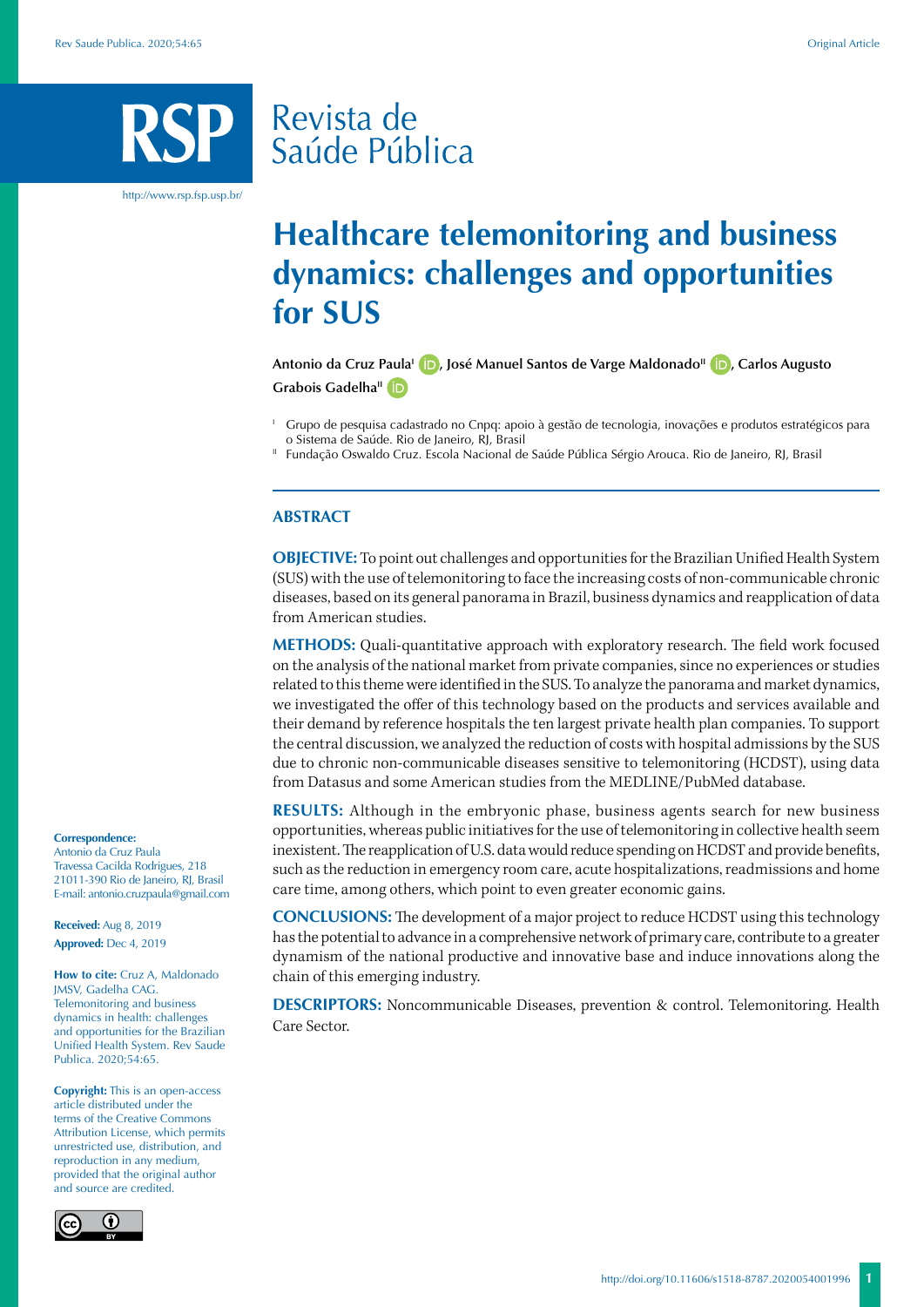## **INTRODUCTION**

Telemonitoring is one of the most important applications of telemedicine, characterized by telemonitoring of health data of a patient by a specialized center for monitoring, interpretation and analysis. Dehospitalization, preventive health, early diagnosis, increased life expectancy, better comfort and increased worked hours are among the benefits of this technology. It has been considered important to address the growth in the costs of chronic non-communicable diseases (CNCD) by the national health systems, one of the main problems in the provision of health services worldwide<sup>1-3</sup>.

CNCD are a global concern, impacting the goals established in the Millennium Development Goals, as they are responsible for the main causes of death in the world, with repercussions on the loss of quality of life and limitation of work and leisure, as well as on the economic impacts for families and health systems. Therefore, the United Nations (UN) has instructed countries to develop action plans for their prevention and control<sup>4,5</sup>.

Primary health care plays an important role in their prevention and control, since some CNCD are preventable by conditions sensitive to primary care<sup>6,7</sup>. Therefore, countries seek different approaches, among which telemonitoring has stood out as an important alternative.

Brazil faces significant challenges in the construction of the Unified Health System (SUS) due to the country's continental dimensions and population of more than 200 million people, which hinders the compliance with the constitutional precept of health universalization. Moreover, the complex demographic and epidemiological transitions imply greater efforts that impact the health budget. The increase in CNCD accounts for 75% of SUS expenses and 72% of deaths, of which 31.3% are due to diseases of the circulatory system, 16.3% of cancer, 5.2% of diabetes and 5.8% of respiratory diseases, being the four most representative groups $4,8$ .

Despite the experiences and important studies from the Telehealth Network Program (Telehealth), the scientific production in the specific field of telemonitoring that seeks to demonstrate the benefits arising from its use is insufficient, which includes the analysis of costs, given its undeniable importance for public and private health systems<sup>7,9-11</sup>. One example is a recent study conducted in Brazil with older adults in chronic condition, which pointed out a positive relationship between the use of telemonitoring and adherence to drug treatment<sup>12</sup>.

However, we observed a development and offer of solutions for the Brazilian market, which shows the interest and expectation of business agents in the growth of demand, whereas public policies, in turn, are scarce in this area. This fact points to the need for greater participation of the State, given the risk of the opportunities opened by telemonitoring being appropriated exclusively by business strategies.

Thus, the objective of this article is to identify the challenges and opportunities for the SUS due to the use of telemonitoring, based on business and institutional dynamics and economic benefits.

## **METHODS**

Our study fits into the qualitative-quantitative approach with exploratory research. A literature review allowed a qualitative analysis with developments in the quantitative approach to estimate the cost reduction with the use of telemonitoring by the SUS<sup>13</sup>.

Within the Scope of the SUS, no experiences or studies related to this theme were identified in the search in the SciELO, Capes and Google Scholar databases, as well as in the analysis of projects between 2009 and 2020 of the SUS Institutional Development Support Program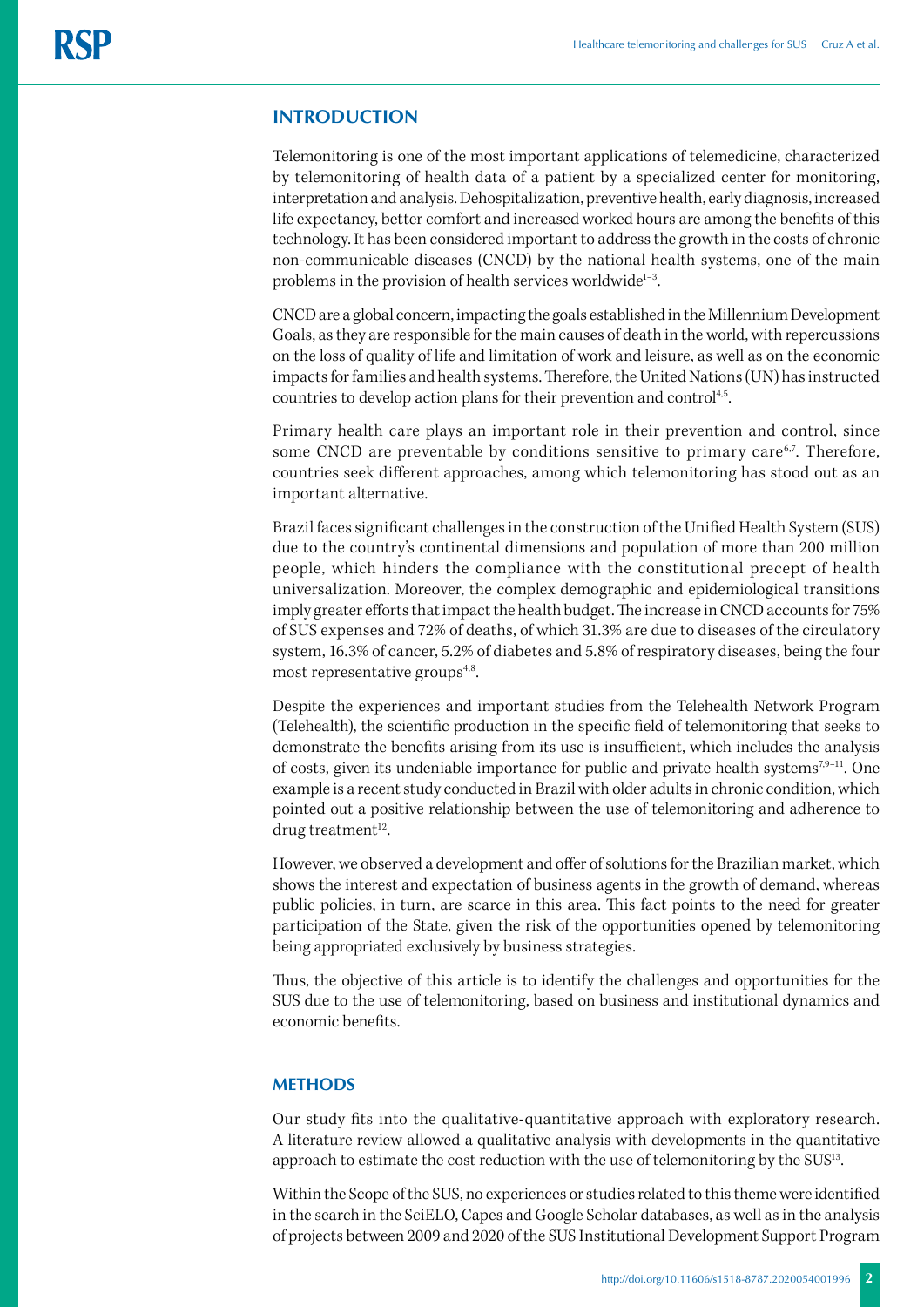$(Proof<sup>14</sup>)$ . Therefore, the fieldwork focused on the analysis of the national market from private companies.

Regarding the offer, a survey was conducted to identify companies that sell specialized services and telemonitoring products in the Brazilian market, based on searches in the Google search with the descriptors "remote health monitoring," "health management," "homecare" and "health teleassistance," while suppliers of products were identified among the exhibiting companies in the largest fair of hospital equipment in Brazil in 2017<sup>15</sup>.

Regarding the demand, we opted for the reference hospitals recognized by the Brazilian Ministry of Health (MS) in the triennium of 2018–2020, i.e., the Health Entities of Recognized Excellence (HERE), and the ten largest private health plan companies were selected, which establish a competitive *modus operandi*<sup>16,17</sup>.

To support the central discussion, we analyzed the reduction of costs with hospital admissions by the SUS due to CNCD most impacted by telemonitoring (cardiovascular and respiratory diseases, and diabetes), hereinafter "hospitalizations for chronic diseases sensitive to telemonitoring (HCDST)," a subgroup of hospitalizations due to CNCD (HCNCD), a category already existing and monitored by the MS1,4,18. Datasus and some studies from the MEDLINE/PubMed database, identified by the descriptors "telemedicine," "telehealth" and "ehealth" associated with the terms "economic benefit monitoring" and "remote patient monitoring" were also used. Finally, the calculations of cost reduction with HCDST were obtained from the replicability of the most conservative data from these studies.

### **RESULTS**

We present a framework of telemonitoring in Brazil with data from the main policy initiatives, regulatory issues and the national market, as well as some estimates of economic benefits for the SUS with the use of telemonitoring.

## **Telemonitoring Framework in Brazil**

There are few actions to expand its use in Brazil, especially by the SUS, despite the immense benefits pointed out by specialists and the evolution of telemedicine in the country in recent years, resulting from incentives of research promotion agencies and important government actions that resulted in the formation of infrastructure, teams and research centers in several academic institutions in the country. Regarding public policies, it can be said that in Brazil there were some initiatives that culminated essentially in the projects University Telemedicine Network (Rute) and Telehealth, both with a focus on telemedicine to support and improve the quality of Primary Health Care<sup>9,10</sup>.

Currently, Telehealth is implemented in all states of the country and is an important instrument of innovation for the Family Health Program (FHP). Despite the emphasis given in some states, such as the remote electrocardiogram service developed in the state of Minas Gerais, teleradiography (TeleRX) in Rio de Janeiro, telediagnosis for chronic respiratory diseases and obstetric ultrasounds in Rio Grande do Sul and teleducation in São Paulo, among others, national actions in the field of telemonitoring are not identified.

However, although the Strategic Action Plan for Coping with CNCD in the MS provides for the use of telemonitoring, and studies point to its benefits, there are no initiatives in the field of public health policies in Brazil, as well as formal studies of the Ministry of Health for an analysis of its cost-benefit, although several other countries, such as members of the European Union (EU), have this application as one of the main focuses in the strategy to combat the problems arising from this group of diseases<sup>4,19</sup>.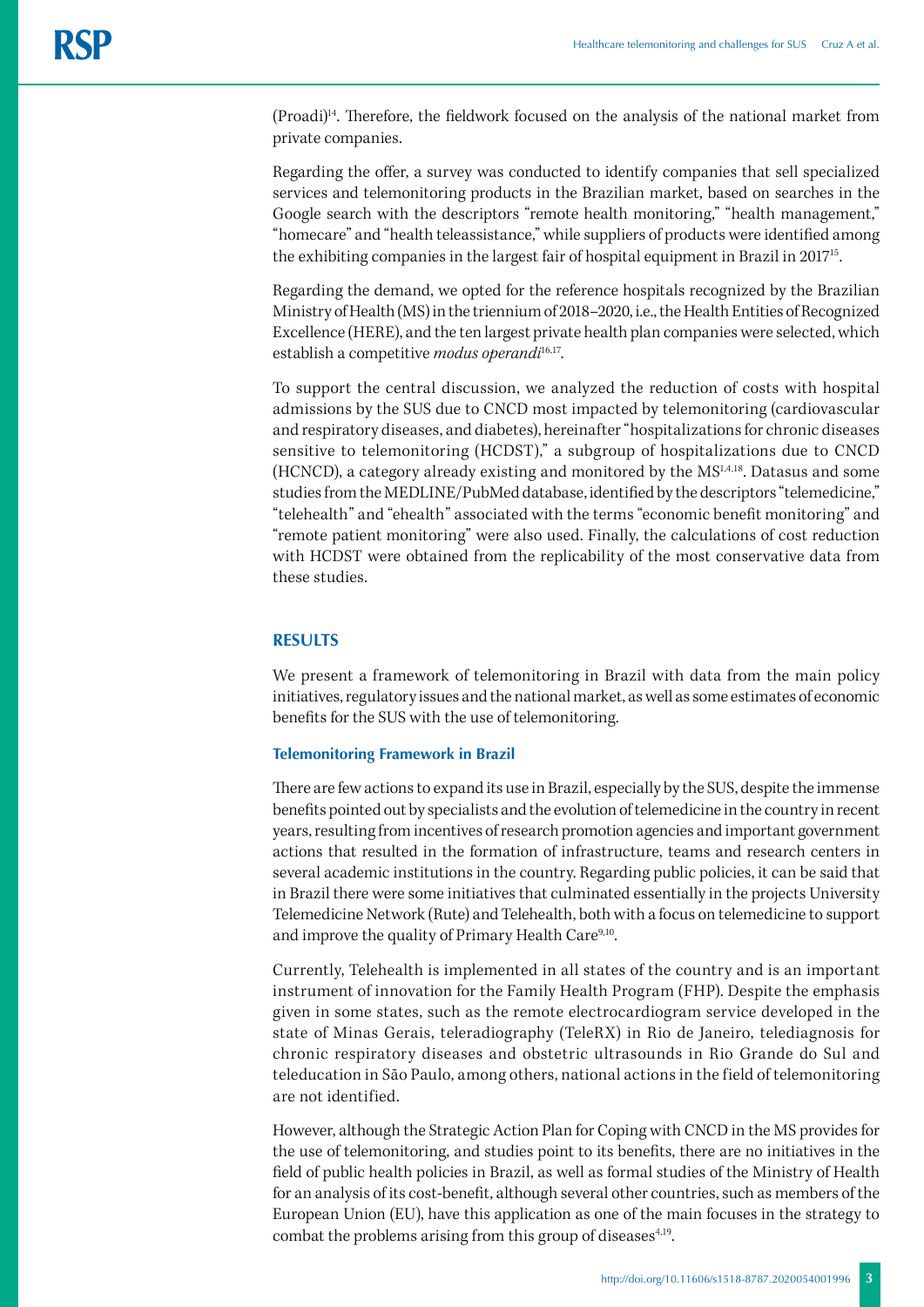Regarding regulatory aspects, there is a wide variety in the positioning of federal councils regarding the use of telemedicine by professionals and service providers. Some councils have a liberal position, but no regulations for the provision of distance services, such as those of physical education and social services; there are others with significant flexibility, such as those of psychology and nursing; and some others are still very reactive, such as the councils of physiotherapy, nutrition and medicine $20-26$ . Unlike other applications of telemedicine, Telemonitoring has no explicit regulatory restriction in different health specializations.

The case of the Federal Council of Medicine (FCM) deserves a more detailed analysis. With resolution no. 2,227 of 2018 published in February 2019, the FCM expanded the attributions of telemedicine, enabling distance medical services vis-à-vis, that is, teleconsultation. However, the FCM opted to postpone its entry into force due to the numerous criticisms from physicians, representative entities and regional councils, especially regarding the insufficient participation in the drafting of this resolution, the early release by some private companies of new services based on teleconsultation, prohibited until then by resolution No. 1,643 of 2002.

Although this discussion has as its central element the teleconsultation, it is reflected in telemonitoring regarding private initiative, for its responsiveness, based on the perspective of occupation of this market with the offer of integrated service packages. This point was illustrated the anticipation of announcement of teleconsultation by the hospital Albert Einstein in early February 2019. In the field of public health, in turn, regulatory decisions that do not involve all stakeholders with extensive discussions and reflections on their impacts may distort comprehensive care projects and further weaken the SUS.

Specialized services and products are offered for the national market, as well as a wide variety of devices, which indicates a potential for the commercialization of this technology in the country. Chart 1 shows companies in Brazil that offer specialized services and products within the scope of telemonitoring, the federative unit in which they are located, their application and customers<sup>4,11</sup>.

There is diversity regarding the modality of providing specialized services, such as homecare, health management and telemonitoring service providers for older adults. As for the technologies used, the use of telephone, *wearables* or smart clothing such as electronic bracelets, as well as the application of artificial intelligence and big data for predictive analysis and health management.

Regarding the products, we observed, in the market, an offer of solutions aligned with the main strategies pointed out by the literature for their use by patients with CNCD: education or self-care, telecare and management or monitoring. However, the main consumer market is retail, which indicates that service providers have not yet adopted telemonitoring as a tool. On the other hand, it is a sign that their acceptance by the end user grows. These first movements of the private sector signal prospects for market growth, in which new business opportunities, service expansion and increased health costs due to CNCD, among other factors, help explain the growing interest in this emerging industry. Despite the dissemination of studies in other countries that point to positive impacts of its use regarding the improvement in quality of life and cost reduction in the provision of health services to patients with CNCD, some initiatives of private companies in this area focus mainly on telemonitoring without the use of innovative technologies that would allow remote telemonitoring in real time.

Chart 2 shows the most important private health service providers in the country, which have developed initiatives for health prevention and management in their businesses, with the perspective of improving the quality of life and self-care of patients, especially of chronic patients, albeit with different objectives. Hospitals bet on the development of a new market, preventive medicine, for which they built structures with multidisciplinary teams and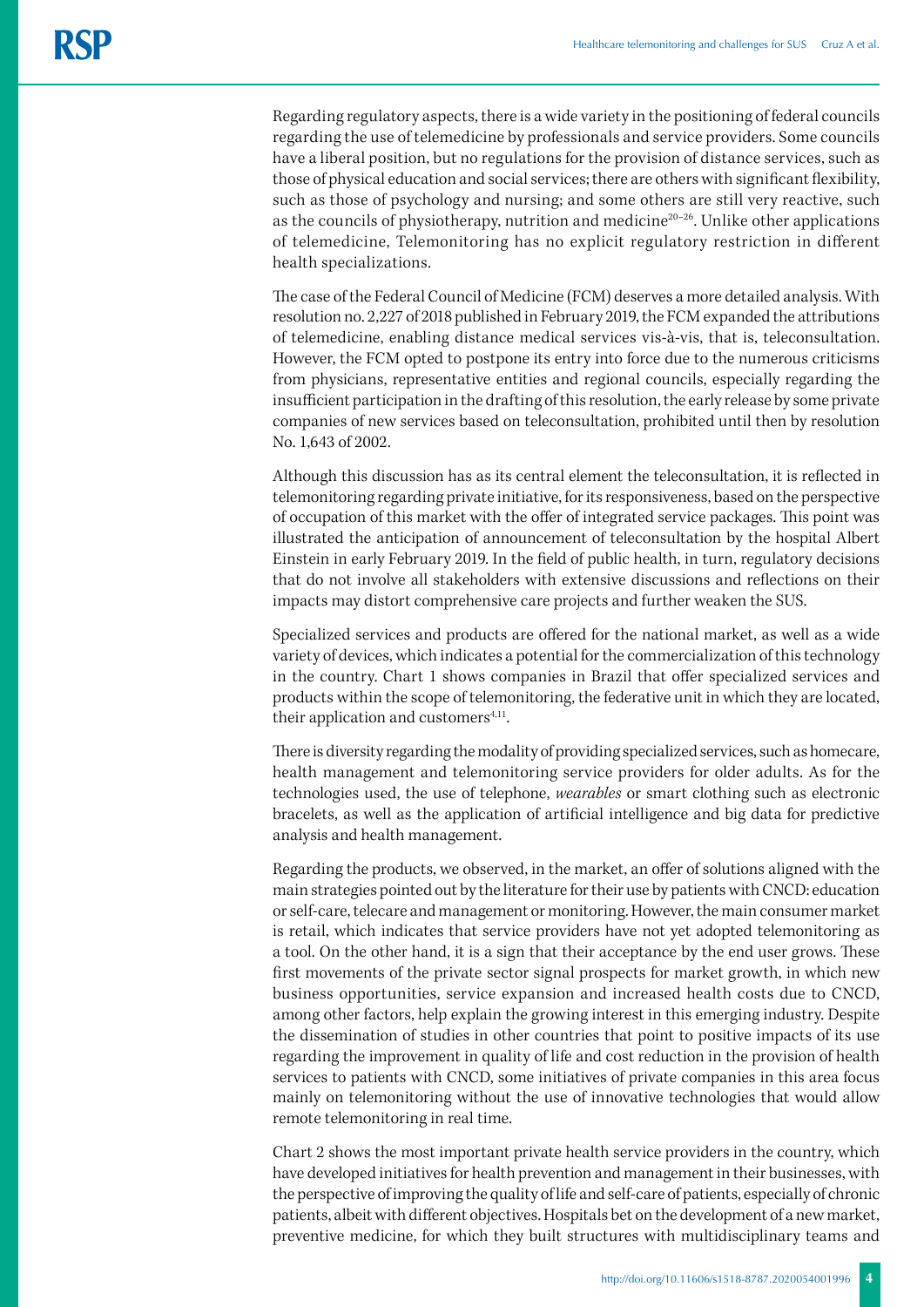# **Chart 1.** Companies providing specialized services and telemonitoring products: field survey.

|                                         | <b>Specialized service providers</b> |                                                      |                                                                                    |                                                                                                                                                                                                   |                                                                        |  |
|-----------------------------------------|--------------------------------------|------------------------------------------------------|------------------------------------------------------------------------------------|---------------------------------------------------------------------------------------------------------------------------------------------------------------------------------------------------|------------------------------------------------------------------------|--|
| <b>Websites</b>                         | <b>Company</b>                       | <b>State</b>                                         | <b>Product/services</b>                                                            | <b>Application</b>                                                                                                                                                                                | <b>Customers</b>                                                       |  |
| http://www.ocuidadorvirtual.<br>com.br/ | 24/7 Care                            | <b>SP</b>                                            | Teleassistance in general,<br>medical guidance at a distance<br>and ambulance call | Electronic bracelet with alarm<br>button for care of older adults                                                                                                                                 | Retail market                                                          |  |
| https://www.athoscare.com.br/           | Athoscare                            | <b>SP</b>                                            | Home care service with basic<br>telemonitoring (by phone)                          | Patients with diabetes, hypertension<br>and Alzheimer's, either bedridden<br>or with some difficulties                                                                                            | Retail market                                                          |  |
| http://lincare.com.br/                  | Lincare                              | МG                                                   | Remote cell phone monitoring<br>for older adults                                   | Electronic wristband for measuring<br>sleep, heart rate, blood pressure<br>and steps/distance covered                                                                                             | Retail market                                                          |  |
| https://qualirede.com.br/               | Qualirede                            | SC                                                   | Specialized in health insurance<br>management                                      | Artificial intelligence, data<br>analytics, data science and<br>predictive analysis - health<br>management of 65,000 chronic<br>patients                                                          | Corporate market                                                       |  |
| http://www.telehelp.com.br/             | Tele Help                            | SP                                                   | Teleassistance in general,<br>medical guidance at a distance<br>and ambulance call | Electronic bracelet with alarm<br>button for care of older adults                                                                                                                                 | Retail market                                                          |  |
| http://unicaresaude.com.br/             | Unicare<br>Saúde                     | SP                                                   | Service provider in the segment<br>of high complexity home care                    | Uses the i9Access solution                                                                                                                                                                        | Health plan<br>operators and retail<br>market                          |  |
|                                         | <b>Product suppliers</b>             |                                                      |                                                                                    |                                                                                                                                                                                                   |                                                                        |  |
|                                         | <b>Company</b>                       | <b>Service</b><br><b>Application</b><br><b>State</b> |                                                                                    |                                                                                                                                                                                                   | <b>Focus</b>                                                           |  |
|                                         | Apple                                | Global                                               | Saúde app and Apple Watch                                                          | Preventive health with a focus<br>on encouraging and controlling<br>food, physical activities, sleep and<br>relaxation activities                                                                 | Retail market – users<br>of smartphones                                |  |
|                                         | <b>Bioaps</b>                        | <b>SP</b>                                            | PRM - Patient Relantionship<br>Management                                          | User empowerment and prevention                                                                                                                                                                   | 61,000 patients at<br>the health insurance<br>company São<br>Francisco |  |
|                                         | Cisco/Nexa                           | Global                                               | <b>SmartCare</b>                                                                   | Concept of collaboration platform<br>with a call center that encourages<br>the adoption of healthy habits,<br>compliance with prescriptions and<br>monitors the health conditions<br>of customers | Hospitals, clinics<br>and health<br>professionals                      |  |
|                                         | Fitbit                               | Global                                               | <b>Fitbit Smart Bracelets</b>                                                      | Physical activity monitoring<br>bracelets                                                                                                                                                         | Retail market                                                          |  |
|                                         | i9Access                             | <b>RS</b>                                            | Telemonitoring management<br>system                                                | Telemonitoring and empowerment                                                                                                                                                                    | Unicare Saúde -<br>home care service<br>provider                       |  |
|                                         | Lifemed                              | SP                                                   | Central Lifeview capable of<br>monitoring vital signs for up to<br>32 patients     | Tele-homecare, preventive health<br>and CNCD                                                                                                                                                      | Hospitals, clinics<br>and health<br>professionals                      |  |
|                                         | Mcare                                | RJ                                                   | Mobile system-based<br>telemonitoring system                                       | Obtains and manages device<br>data via Bluetooth, passing on to<br>healthcare professionals by email,<br>voice, or text                                                                           | Hospitals, clinics<br>and health<br>professionals                      |  |
|                                         | Philips                              | Global                                               | IntelliVne patient monitoring<br>center                                            | Remote access to patient<br>information for support in critical<br>decisions                                                                                                                      | Hospitals, clinics<br>and health<br>professionals                      |  |
|                                         | Signove                              | PB                                                   | Sig Health platform, a<br>telemonitoring system<br>integrated with various devices | Tele-homecare, preventive health<br>and CNCD                                                                                                                                                      | Hospitals, clinics<br>and health<br>professionals                      |  |
|                                         | Samsung                              | Global                                               | S Health app                                                                       | Preventive health with a focus<br>on encouraging and controlling<br>food, physical activities, sleep and<br>relaxation activities                                                                 | Retail market<br>- Samsung<br>smartphone users                         |  |
|                                         | Ventrix                              | SP                                                   | Telemedicine systems                                                               | Telemonitoring of babies and<br>tele-ECG                                                                                                                                                          | Retail market<br>and healthcare<br>professionals                       |  |
|                                         | Xiaomi                               | Global                                               | Smart watches                                                                      | Smart watches for monitoring<br>physical activity                                                                                                                                                 | Retail market                                                          |  |

Source: Own elaboration based on Hospitalar<sup>15</sup>, Maldonado, Marques and Cruz<sup>11</sup> and institutional websites of the companies.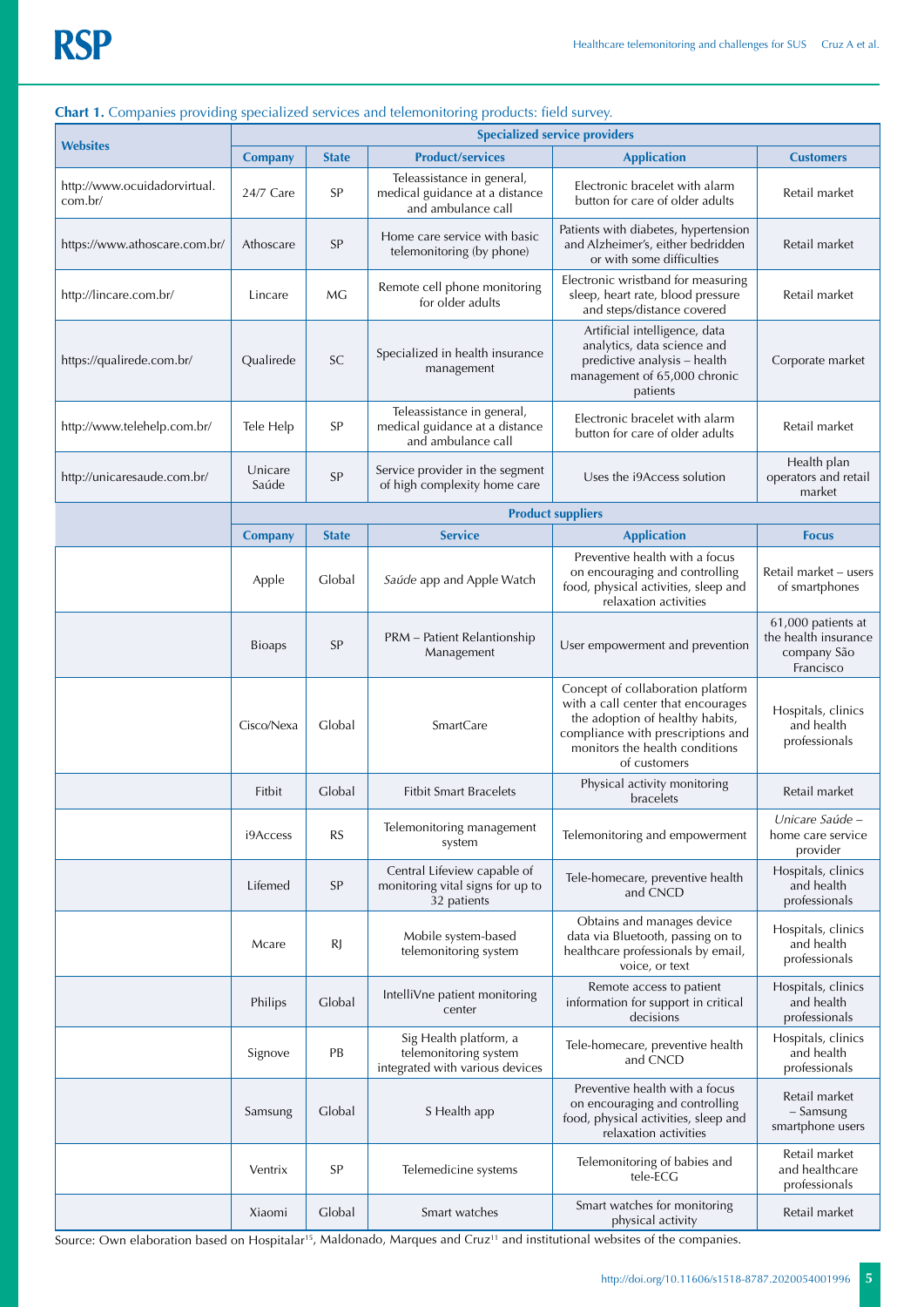#### **Chart 2.** Main initiatives of private service providers.

| <b>Reference hospitals</b>                     |              |                                                                                                                      |                                                                                                                                              |                                                                                                                                                                          |  |  |  |  |
|------------------------------------------------|--------------|----------------------------------------------------------------------------------------------------------------------|----------------------------------------------------------------------------------------------------------------------------------------------|--------------------------------------------------------------------------------------------------------------------------------------------------------------------------|--|--|--|--|
| <b>Company</b>                                 | <b>State</b> | <b>Service</b>                                                                                                       | <b>Application</b>                                                                                                                           | <b>Focus</b>                                                                                                                                                             |  |  |  |  |
| Albert Einstein <sup>a</sup>                   | SP           | Tele babycare, telecessação do<br>tabagismo, Einstein em movimento<br>and bem estar Einstein                         | Babies, smokers, guided physical<br>activities, positive psychology                                                                          | Self-care as a result of the sale of check-<br>up and preventive examinations                                                                                            |  |  |  |  |
| Albert Einstein <sup>a</sup>                   | <b>SP</b>    | Teleconsulta                                                                                                         | Companies, patients and other health<br>care providers                                                                                       | Creation of new integrated service<br>packages and market expansion                                                                                                      |  |  |  |  |
| Sírio Libanês                                  | SP           | Health monitoring and check up                                                                                       | Preventive medicine and chronic<br>patients                                                                                                  | Self-care as a result of the sale of check-<br>up and preventive examinations                                                                                            |  |  |  |  |
| Hospital do<br>Coração                         | <b>SP</b>    | Check-up program for<br>teleconsultation and telediagnosis<br>for SUS's patients                                     | Preventive medicine and chronic<br>patients                                                                                                  | Self-care as a result of the sale of<br>check-up and preventive examinations<br>to customers - new business with<br>telemedicine services for SUS and other<br>hospitals |  |  |  |  |
| Hospital Alemão<br>Oswaldo Cruz                | <b>SP</b>    | Care model                                                                                                           | Preventive medicine                                                                                                                          | Self-care as a result of the sale of check-<br>up and preventive examinations                                                                                            |  |  |  |  |
| Insurers and operators of private health plans |              |                                                                                                                      |                                                                                                                                              |                                                                                                                                                                          |  |  |  |  |
| <b>Company</b>                                 | <b>State</b> | <b>Service</b>                                                                                                       | <b>Application</b>                                                                                                                           | <b>Focus</b>                                                                                                                                                             |  |  |  |  |
| Amil                                           | National     | High-risk patient management and<br>family health strategy                                                           | Chronic patient monitoring, single<br>gateway for patients with FHS and<br>incentive to self-care                                            | Improving quality of life and reducing<br>costs with beneficiaries                                                                                                       |  |  |  |  |
| Bradesco Saúde                                 | National     | Juntos pela saúde                                                                                                    | Monitoring of chronic and anti-<br>smoking patients                                                                                          | Improving quality of life and reducing<br>costs with beneficiaries                                                                                                       |  |  |  |  |
| Cassi                                          | National     | Estratégia da família                                                                                                | Health promotion and disease<br>prevention                                                                                                   | Rational use of the network of accredited<br>and specialized services                                                                                                    |  |  |  |  |
| Hapvida                                        | Northeast    | HapPrev and Viva Leve Programs                                                                                       | Preventive medicine, self-care and<br>continuous monitoring of HapPrev<br>participants - chronic education and<br>monitoring with Viva Leve. | Improving quality of life and reducing<br>costs with beneficiaries                                                                                                       |  |  |  |  |
| Intermedica                                    | National     | Support for patients with chronic<br>diseases                                                                        | Proactive monitoring and self-care                                                                                                           | Improving quality of life and reducing<br>costs with beneficiaries                                                                                                       |  |  |  |  |
| Nacional Unimed                                | National     | Comprehensive health care<br>strategy and health management<br>program                                               | Self-care and self-care engagement<br>monitoring for chronic patients                                                                        | Improving quality of life and reducing<br>costs with beneficiaries                                                                                                       |  |  |  |  |
| Sulamérica                                     | National     | Saúde ativa program and<br>sharecare app                                                                             | Innovative technologies to monitor<br>health conditions and engage<br>beneficiaries in self-care activities                                  | Improving quality of life and reducing<br>costs with beneficiaries                                                                                                       |  |  |  |  |
| Unimed BH                                      | <b>MG</b>    | Health promotion centers and<br>health care program                                                                  | Self-care and monitoring of chronic<br>patients                                                                                              | Improving quality of life and reducing<br>costs with beneficiaries                                                                                                       |  |  |  |  |
| Unimed-Poa                                     | <b>RS</b>    | Viver bem program                                                                                                    | Interactive channel with information<br>on improving quality of life for<br>different groups, including chronic<br>patients                  | Improving quality of life and reducing<br>costs with beneficiaries                                                                                                       |  |  |  |  |
| Unimed-Rio                                     | RJ           | Health promotion and disease<br>risk prevention programs -<br>management of chronic diseases,<br>heart and pregnancy | Self-care and monitoring of chronic<br>patients                                                                                              | Improving quality of life and reducing<br>costs with beneficiaries                                                                                                       |  |  |  |  |
| Unimed <sup>b</sup> (Sta<br>Maria, RS)         | <b>RS</b>    | Program for telemonitoring<br>chronic patients (by phone)                                                            | Self-care and monitoring of chronic<br>patients                                                                                              | Improving quality of life and reducing<br>costs with beneficiaries                                                                                                       |  |  |  |  |

Source: Own elaboration, based on the institutional websites of the companies.

a Two different strategies.

 $^{\rm b}$  Unimed Santa Maria is not included among the largest health companies in the country; however, it was included in the universe of analysis as an example of an operator that uses telemonitoring.

> equipment, having the commercialization of check-up exams as a central element. On the other hand, health insurers have similar structures for health prevention and management, aiming mainly at reducing costs.

> Regarding the demand for the SUS, effective actions for the use of this technology are inexistent, despite FHP being a *locus* potential for the development of a broad project for remote patient monitoring, similarly to what happens with public policies. Finally, we observed that in this market, although in the embryonic phase, business agents search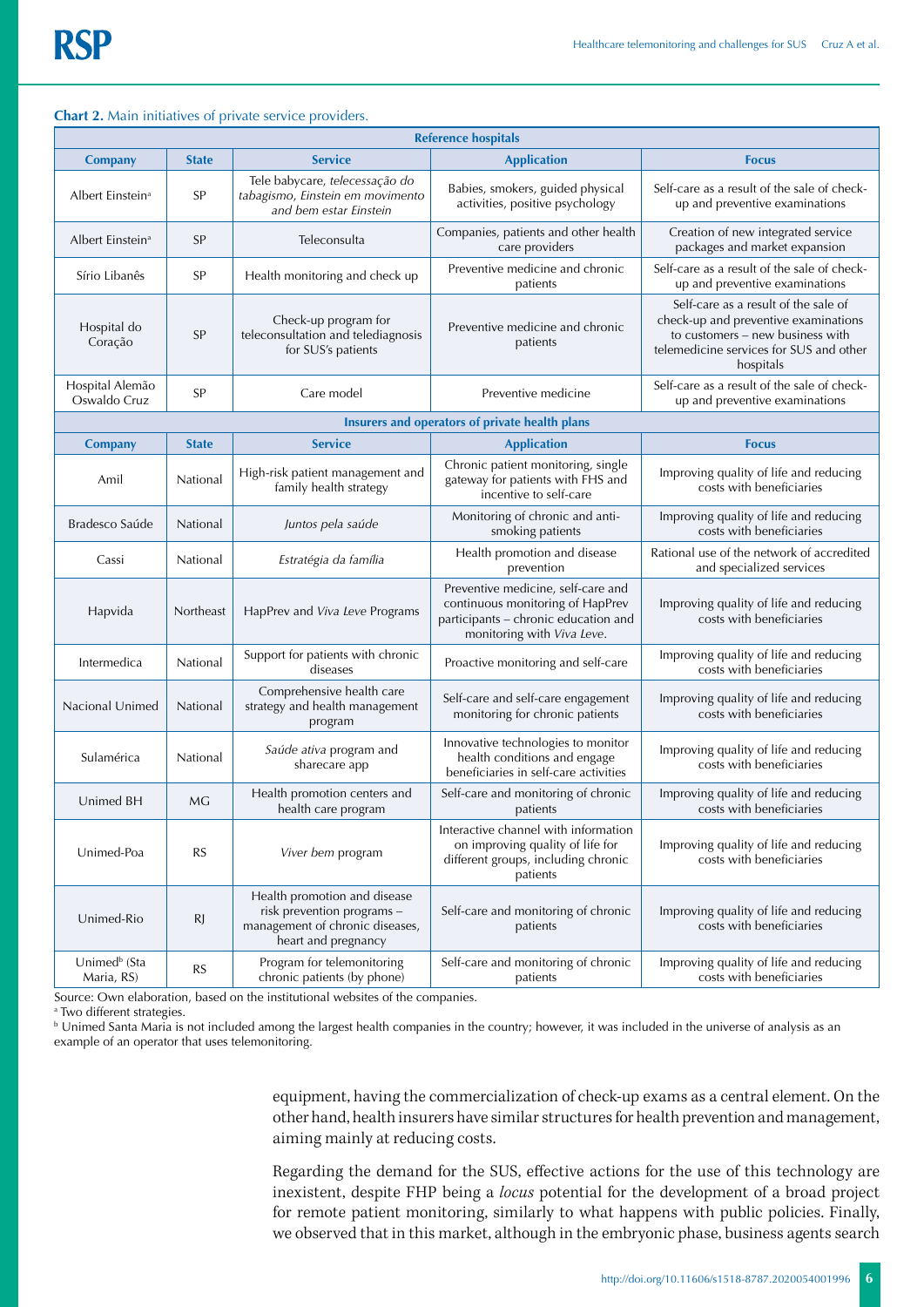for new business opportunities, whereas initiatives for use by the SUS in collective health are apparently inexistent. This dichotomy can segment the provision of this service, leaving a significant part of the population at the mercy of the private payment logic.

#### **Challenges and Opportunities for SUS**

Despite the enormous benefits of telemonitoring, few studies seek to relate its use to an improvement of the sustainability of health systems.

Based on the replicability of the most conservative data available in MEDLINE/PubMed database studies, our research resulted in an estimate of HCDST costs by SUS. Thus, Figure shows the rates of hospitalization for chronic diseases in Brazil between 2000 and 2009, which support the estimation of HCDST and respective expenses for the year 2017.

#### **Cost Calculation for Telemonitoring Sensitive Hospitalizations in 2017**

Based on Figure, we can determine the total rate of HCNCD (Tx HCNCD) per 100,000 inhabitants:

Tx HCNCD = cardiovascular diseases + cancer + diabetes + respiratory diseases = 600 +  $300 + 180 + 70 = 1,150$ 

In our study, considering that the HCDST are equal to the HCNCDT minus the hospitalizations for cancer, we can estimate the total rate of HCDST (Tx HCDST) per 100,000 inhabitants:

Tx HCDST = Tx HCNCD − Tx cancer = 1,150 − 300 = 850

With the HCDST rate, we can estimate the HCDST and its respective percentage in relation to the total number of hospitalizations (% HCDST) in 2009:

 $HCDST = (Tx HCDST \times population^{27}) / 100,000 = (850 \times 190,755,799) / 100,000 = 1,621,424$ 

% HCDST in relation to total hospitalizations = 1,621,424 / 9,011,304 = 18%

In Brazil, the MH does not have historical series data available for the analysis of the SUS hospitalizations. However, the data available for the period between January 2017 and May 2017 provide important indications about the Brazilian problem28: the total number of hospitalizations in 2017 was 3,952,133 in May, and 9,485,119 in December,



Source: Prepared by the Brazilian Ministry of Health<sup>4</sup> (p. 43) based on data from the SUS Hospital Information System. CVD: Cardiovascular disease

**Figure.** Rate of hospitalization for selected chronic diseases in Brazil, 2000 to 2009.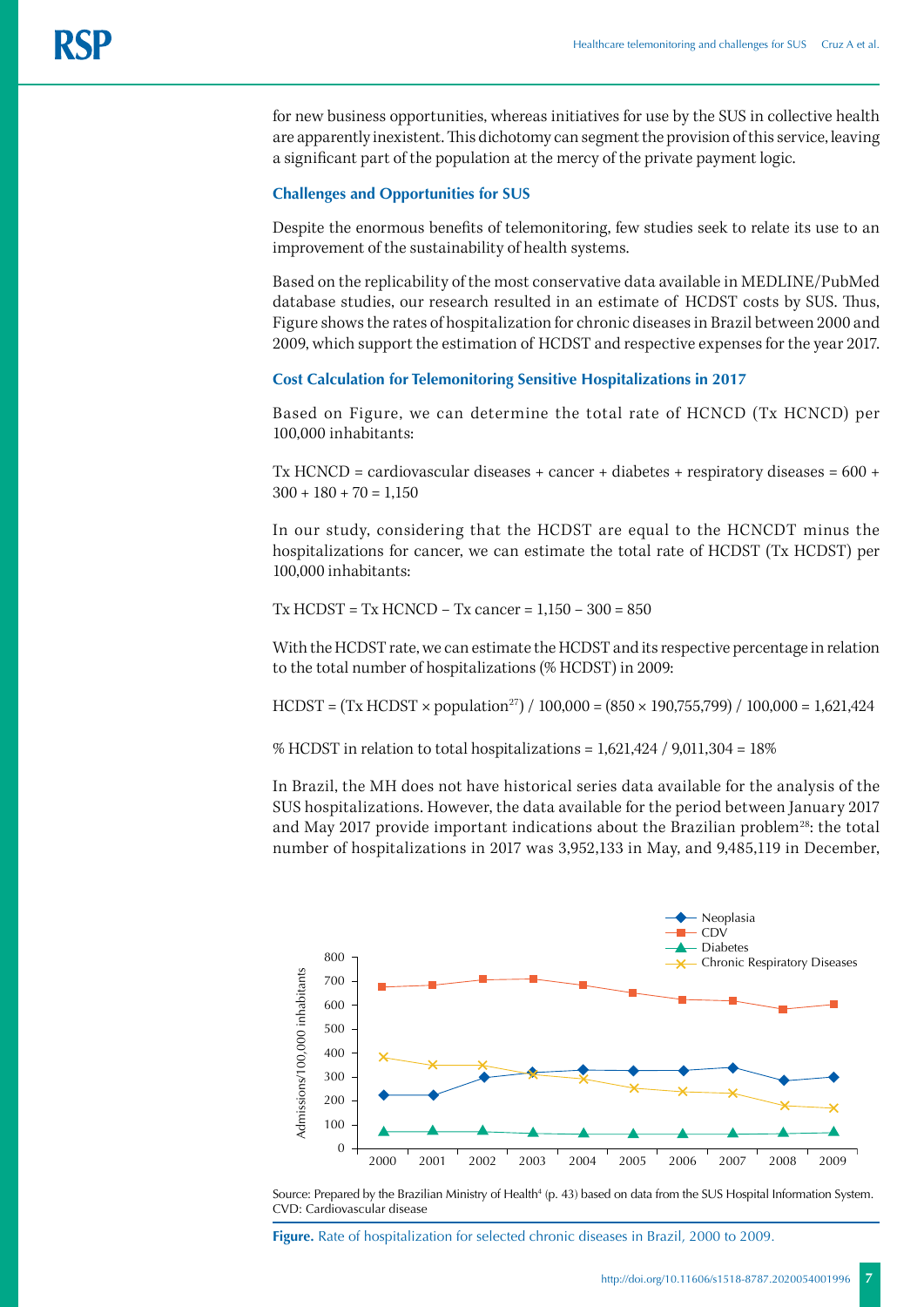and the total cost of hospitalizations in 2017 was R\$ 4,549,734,441.63 until May and R\$ 10,919,362,659.91 until December.

Based on the aforementioned data and considering the percentage of HCDST (18%) estimated for 2009, expenditures on hospitalizations per HCDST can be estimated for 2017 as follows:  $10,919,362,659.91 \times 0.18 =$ R\$ 1,965,485,278.78.

That is, the potential for cost reduction only with the use of telemonitoring for HCDST in 2017 is around R\$ 2.0 billion if aligned with a comprehensive primary care strategy in the SUS29. Since our study seeks not only the potential for cost reduction, but also an estimate of the economic benefits with the adoption for HCDST by the SUS, we show some MEDLINE/PubMed study results and analyze its replicability for the Brazilian situation.

One of the pioneers in these studies is the Veteran Health Administration (VHA), a program aimed at serving about 22 million American war veterans, which developed a pilot telemonitoring program with 900 patients between 2000 and 2003. The results show a 40% reduction in emergency care, a 63% decrease in hospital admissions, an 88% reduction in home care time and a satisfaction rate of around 90% in the period<sup>18</sup>.

Another study conducted between 2004 and 2007 that analyzed HCNCD and hospitalizations for mental health issues pointed drastic reductions in hospitalizations due to the use of telemonitoring: 56.4% in patients with depression, 45.1% in patients suffering from posttraumatic stress disorder, 40.9% in patients suffering from other mental health problems, 30.3% in patients with hypertension, 25.9% in patients with heart failure, 20.7% in patients with chronic obstructive pulmonary disease and 20.4% in patients with diabetes. Consequently, VHA's budget for telemedicine in 2017 increased to \$1.2 billion<sup>30</sup>.

In two recent studies coordinated by the Maryland Health Care Commission (MHCC) involving telemonitoring, some data corroborate those found by VHA. The first analyzed the acute hospitalizations (in intensive care units) of 22 patients with CNCD at a cost of US\$ 66,000.00 for the entire program. The results showed a reduction of 66% in acute hospitalizations and from 15.7% to 4.5% in the rate of readmissions. Considering the cost of US\$ 10,352.00 of each hospitalization of the U.S. program *Medicare*, the estimated savings were US\$ 372,672.00, much higher than the cost to implement the entire program<sup>1</sup>. The second lasted 180 days and only analyzed the readmissions of 57 patients with CNCD at a cost of US\$ 60,000.00. The final report pointed to a reduction of 44 readmissions in the first 30 days of the program alone and an estimated savings of US\$ 308,000, considering the cost of US\$ 7,000 per hospitalization<sup>2</sup>. .

Therefore, the potential for reduction was around R\$ 2.0 billion in HCDST due to telemonitoring for 2017 and the variation in the rate of reduction of HCDST among the three studies above (minimum of 25% in VHA and maximum of 66% in MHCC). Hence, we estimated that costs with HCDST in the SUS could be reduced between R\$ 500 million and R\$ 1.3 billion per year with the replication of these experiences, without considering other benefits such as reductions in emergency room care, acute hospitalizations, readmissions and home care time, among others, which would point to an even greater economic gains.

## **DISCUSSION**

The MEDLINE/PubMed studies presented in our article are in consistence and point to a significant reduction in HCDST costs when compared with the costs to implement and manage telemonitoring systems. The economic benefits estimated in our research consider only the reduction of costs of HCDST for SUS. However, other important benefits can be provided by the use of telemonitoring if associated with a structure that enables a comprehensive primary care network, such as reduction in the demand for consultations and emergencies, logistics costs, costs for inactive workers, etc., as well as other qualitative benefits, such as time to respond to disorders, comfort and transportation of patients.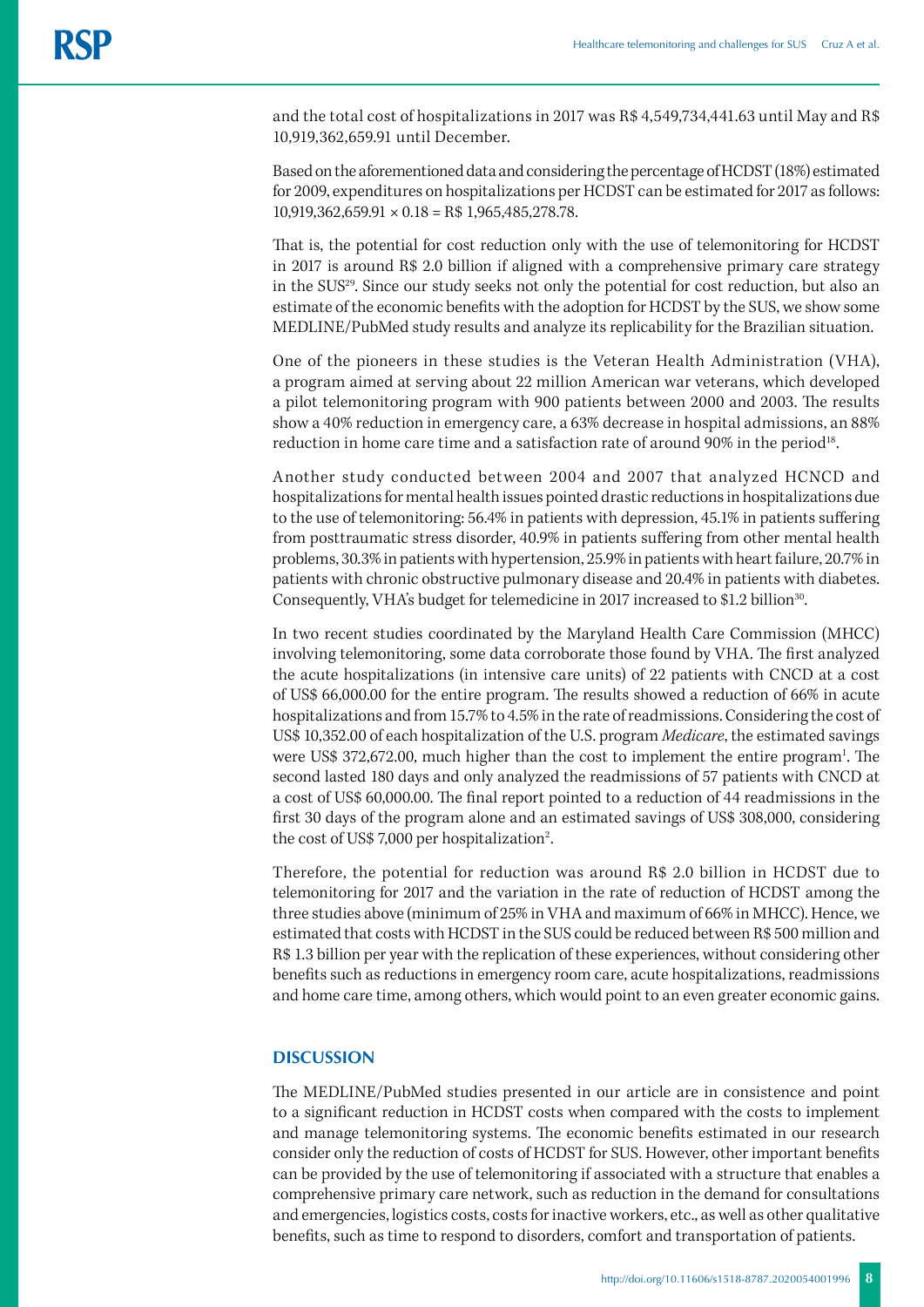Retail companies are the main consumer market of specialized telemonitoring products and services, an indication that its acceptance and use by the end user grows, a result of behavioral changes in which people increasingly seek to monitor their health conditions preventively. These factors stimulate the use of telemonitoring by service providers as a powerful tool for health promotion, disease prevention, improvement of the quality of services and, especially, cost reduction. The use of this technology by large operators of private health plans, similar to global trends, will also be a major inducer for the growth of this market in the country.

Within the scope of business dynamics, solutions for the Brazilian market have been developed and offered, which demonstrates that business agents see interest and expect demand growth for these products. The interest of these business agents in this emerging market is reflected in the recent discussion on the expansion of the use of telemedicine promoted by the Federal Council of Medicine. The early launch of service packages over the private network signals both the game of interests involved and the strong pressures for greater regulatory flexibility. It also shows the tension between the private sphere, concerned with the opening of new markets, and the public sphere regarding patient safety, patient information security, doctor-patient relationship, quality or accuracy of diagnosis, among other ethical and legal aspects relevant to the practice of telemedicine. These aspects reinforce the need for a further discussion with broad participation and that contemplate the strengthening of public health in Brazil.

The country is lagging behind in telemedicine, especially in telemonitoring. Learning from other countries' experiences, obtaining up-to-date and georeferenced data on bed use (quantity, costs and occupancy rate by type of use) and analyzing regulatory restrictions and legal aspects, safety issues and technologies most appropriate to the Brazilian reality, as well as developing contingency plans, are examples of issues that must be further studied.

Within the Scope of the SUS, we observed caution regarding new advances. Considering that the main technologies that support telemonitoring solutions also form the structural basis of other telemedicine applications, the development of a major project to reduce HCDST has the potential to progress in the construction of a comprehensive primary care network, contribute to a greater dynamism of the national productive and innovative base and induce innovations throughout the chain of this emerging industry.

Our article shows the potential of this technology, with perspectives of significant cost reduction in the SUS only considering the HCDST. However, scientific production in the specific field of telemonitoring is still insufficient. Therefore, the challenges for government agencies, service providers, industry, educational and research institutions, among others, require joining forces for the development of new studies and customized solutions to the characteristics of a country of such a continental extension; solutions oriented simultaneously to the improvement of the sustainability of the SUS, advance in the provision of health services and development of the national industry and the economic-industrial complex of health, including regarding the services already offered by Telehealth, from the perspective of the political economy of the health.

## **REFERENCES**

- 1. Maryland Health Care Commission. Remote Patient Monitoring Telehealth Grants: brief and final reports. Baltimore, MA: MHCC; 2017. Remote Patient Monitoring (RPM) Telehealth: Project Final Report - Lorien Health System (p.26–47). [cited 2018 Aug 30]. Available from: [https://mhcc.maryland.gov/mhcc/pages/hit/hit\\_telemedicine/documents/Telehealth\\_Brief\\_](https://mhcc.maryland.gov/mhcc/pages/hit/hit_telemedicine/documents/Telehealth_Brief_Reports_FINAL_031617.pdf) [Reports\\_FINAL\\_031617.pdf](https://mhcc.maryland.gov/mhcc/pages/hit/hit_telemedicine/documents/Telehealth_Brief_Reports_FINAL_031617.pdf).
- 2. Maryland Health Care Commission. Remote Patient Monitoring Telehealth Grants: brief and final reports. Maryland Health Care Commission. Baltimore, MD; 2017. Project Final Report - Union Hospital of Cecil County (p48–70). [cited 2018 Aug 30]. Available from: [https://mhcc.maryland.](https://mhcc.maryland.gov/mhcc/pages/hit/hit_telemedicine/documents/Telehealth_Brief_Reports_FINAL_031617.pdf) [gov/mhcc/pages/hit/hit\\_telemedicine/documents/Telehealth\\_Brief\\_Reports\\_FINAL\\_031617.pdf](https://mhcc.maryland.gov/mhcc/pages/hit/hit_telemedicine/documents/Telehealth_Brief_Reports_FINAL_031617.pdf).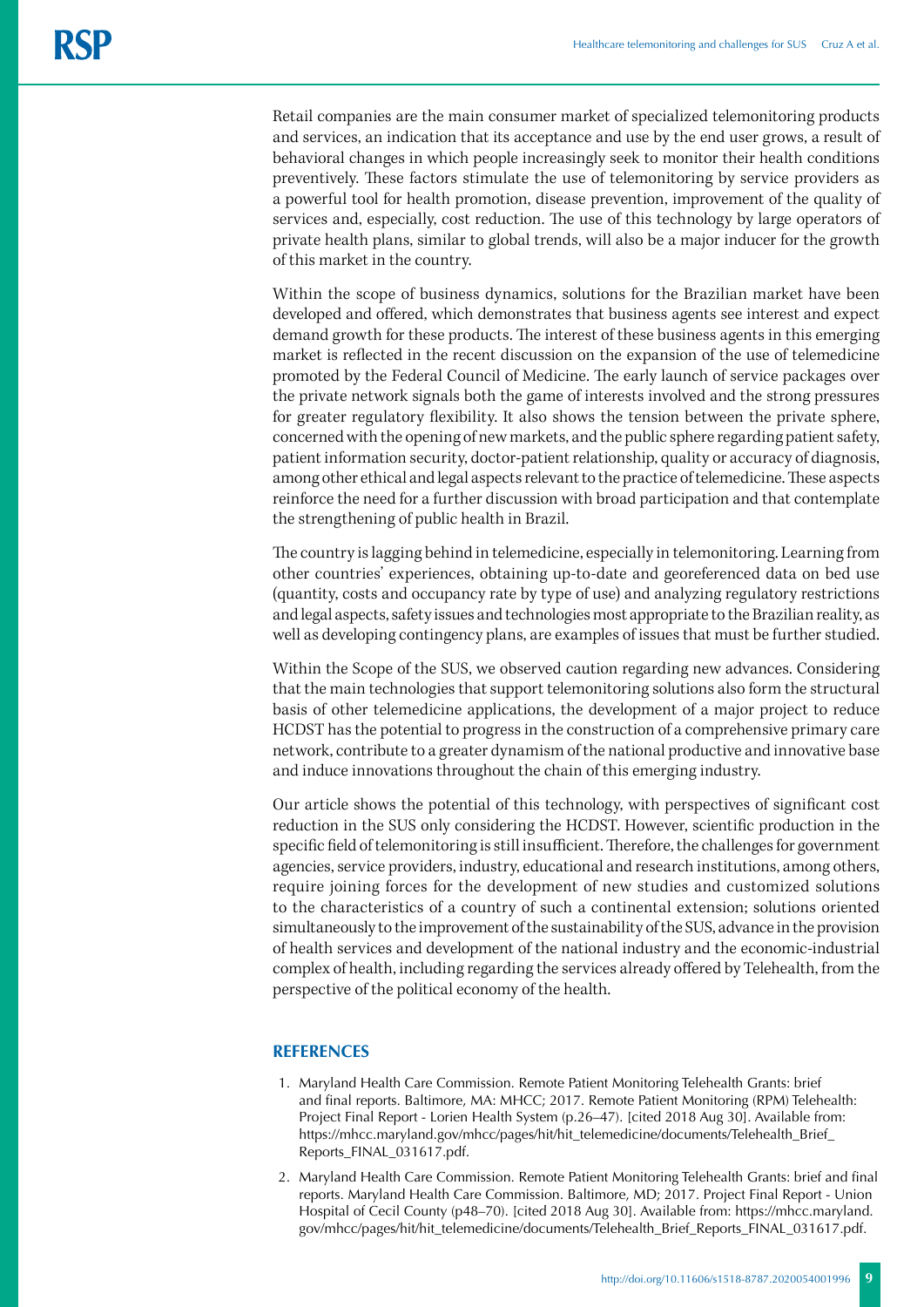- 3. Schadelbauer R. Anticipating economic returns of rural telehealth. Arlington, VA: NTCA-The Rural Broadband Association; 2017.
- 4. Ministério da Saúde (BR), Secretaria de Vigilância em Saúde, Departamento de Análise de Situação de Saúde. Plano de Ações Estratégicas para o Enfrentamento das Doenças Crônicas Não Transmissíveis (DCNT) no Brasil 2011-2022. Brasília, DF; 2011.
- 5. Organização das Nações Unidas. Resolução para a Prevenção e Controle das Doenças Não Transmissíveis. [cited 2017 Aug 16]. Available from: [https://www.un.org/ga/search/view\\_doc.asp](https://www.un.org/ga/search/view_doc.asp?symbol=A%2F64%2FL.52&Submit=Search&Lang=E ) [?symbol=A%2F64%2FL.52&Submit=Search&Lang=E%20](https://www.un.org/ga/search/view_doc.asp?symbol=A%2F64%2FL.52&Submit=Search&Lang=E ) .
- 6. Afradique ME, Bonolo PF, Dourado I, Lima-Costa MF, Macinko J, Mendonça CS, et al. Internações por condições sensíveis à atenção primária: a construção da lista brasileira como ferramenta para medir o desempenho do sistema de saúde (Projeto ICSAP – Brasil). Cad Saude Publica. 2009;25(6):1337-49. <https://doi.org/10.1590/S0102-311X2009000600016>
- 7. Castro Filho EDC. Telessaúde no apoio a médicos de atenção primária [tese]. Porto Alegre: Faculdade de Medicina da Universidade Federal do Rio Grande do Sul; 2011 [cited 2019 Nov 27].Available from: http://www.bibliotecadigital.ufrgs.br/da.php?nrb=00085410 8&loc=2012&l=4f371c50790543fe
- 8. Mello JM, Borges PKO, Muller EV, Grden CRB, Pinheiro FK, Borges WS. Internações por doenças crônicas não transmissíveis do sistema circulatório, sensíveis à Atenção Primária à Saúde. Texto Contexto Enferm. 2017;26(1): e3390015.<https://doi.org/10.1590/0104-07072017003390015>
- 9. Rede Nacional de Ensino e Pesquisa -RNP. Rede Universitária de Telemedicina RUTE. [cited 2017 Feb 14]. Available from: [https://rute.rnp.br/.](https://rute.rnp.br/).
- 10. Biblioteca Virtual em Saúde BVS Atenção Primária à Saúde. Telessaúde Brasil Redes Atenção Primária à Saúde. [cited 2018 Sep 20]. Available from: [http://aps.bvs.br/?l=pt\\_BR](http://aps.bvs.br/?l=pt_BR).
- 11. Maldonado JMSV, Marques AB, Cruz A. Telemedicina: desafios à sua difusão no Brasil. Cad Saude Publica. 2016;32 Supl 2:e00155615.<https://doi.org/10.1590/0102-311X00155615>
- 12. Netto AV, Tateyama AGP. Avaliação de tecnologia de telemonitoramento e biotelemetria para o cuidado híbrido para o idoso com condição crônica. JHI J Health Inform. 2018;10(4):102-11.
- 13. Gil AC. Como elaborar projetos de pesquisa. 5. ed. São Paulo: Atlas; 2010.
- 14. Ministério da Saúde (BR). Programa de Apoio ao Desenvolvimento Institucional do SUS (PROADI-SUS). Brasília, DF; 2018 [cited 2018 Nov 10]. Available from: [http://portalms.saude.gov.br/acoes-e-programas/proadi-sus](http://portalms.saude.gov.br/acoes-e-programas/proadi-sus )
- 15. Informa Markets. Feira hospitalar. Hospitalar. 2017 [cited 2018 Feb 3]. Available from: <https://www.hospitalar.com/pt/>
- 16. Ministério da Saúde (BR). Entidades de Saúde de Reconhecida Excelência (ESRE). Brasília, DF; 2018 [cited 2018 Nov 10]. Available from: [http://portalms.saude.gov.br/acoes-e-programas/](http://portalms.saude.gov.br/acoes-e-programas/proadi-sus/entidades-de-saude-de-reconhecida-excelencia-esre) [proadi-sus/entidades-de-saude-de-reconhecida-excelencia-esre](http://portalms.saude.gov.br/acoes-e-programas/proadi-sus/entidades-de-saude-de-reconhecida-excelencia-esre)
- 17. Agência Nacional de Saúde Suplementar. Sala de Situação. Rio de Janeiro: ANS; 2018. [cited 2018 Nov 10]. Available from: [http://www.ans.gov.br/perfil-do-setor/dados-e-indicadores-do](http://www.ans.gov.br/perfil-do-setor/dados-e-indicadores-do-setor/sala-de-situacao)[setor/sala-de-situacao](http://www.ans.gov.br/perfil-do-setor/dados-e-indicadores-do-setor/sala-de-situacao)
- 18. Broderick A. The Veterans Health Administration: taking Home Telehealth Services to scale nationally: The Commonwealth Fund case studies in Telehealth adoption. New York: The Commonwealth Fund; 2013 [cited 2017 Aug 21]. Available from: [http://www.](http://www.commonwealthfund.org/~/media/Files/Publications/Case Study/2013/Jan/1657_Broderick_telehealth_adoption_VHA_case_study.pdf) [commonwealthfund.org/~/media/Files/Publications/Case%20Study/2013/Jan/1657\\_Broderick\\_](http://www.commonwealthfund.org/~/media/Files/Publications/Case Study/2013/Jan/1657_Broderick_telehealth_adoption_VHA_case_study.pdf) [telehealth\\_adoption\\_VHA\\_case\\_study.pdf](http://www.commonwealthfund.org/~/media/Files/Publications/Case Study/2013/Jan/1657_Broderick_telehealth_adoption_VHA_case_study.pdf)
- 19. Commission of the European Communities. Communication from the Commission to the European Parliament, the Council, the European Economic and Social Committee and the Committee of the Regions on telemedicine for the benefit of patients, healthcare systems and society. Brussels (BEL); 2008 [cited 2017 Mar 18]. (COM(2008)689final). Available from: <https://eur-lex.europa.eu/legal-content/EN/TXT/PDF/?uri=CELEX:52008DC0689&from=CS>
- 20. Conselho Federal de Medicina. Resolução CFM nº 1.643, de 26 de agosto de 2002. Define e disciplina a prestação de serviços através da Telemedicina. Brasília, DF: CFM; 2002 [cited 2018 Dec 10]. Available from: [http://www.portalmedico.org.br/resolucoes/](http://www.portalmedico.org.br/resolucoes/cfm/2002/1643_2002.htm) [cfm/2002/1643\\_2002.htm](http://www.portalmedico.org.br/resolucoes/cfm/2002/1643_2002.htm)
- 21. Conselho Federal de Nutrição. Resolução CFN nº 599, de 25 de fevereiro de 2018. Aprova o Código de Ética e de conduta do Nutricionista e dá outras providências. Brasília, DF: CFN; 2018 [cited 2018 Dec 10]. Available from: [http://www.cfn.org.br/wp-content/uploads/](http://www.cfn.org.br/wp-content/uploads/resolucoes/Res_599_2018.htm ) [resolucoes/Res\\_599\\_2018.htm](http://www.cfn.org.br/wp-content/uploads/resolucoes/Res_599_2018.htm )